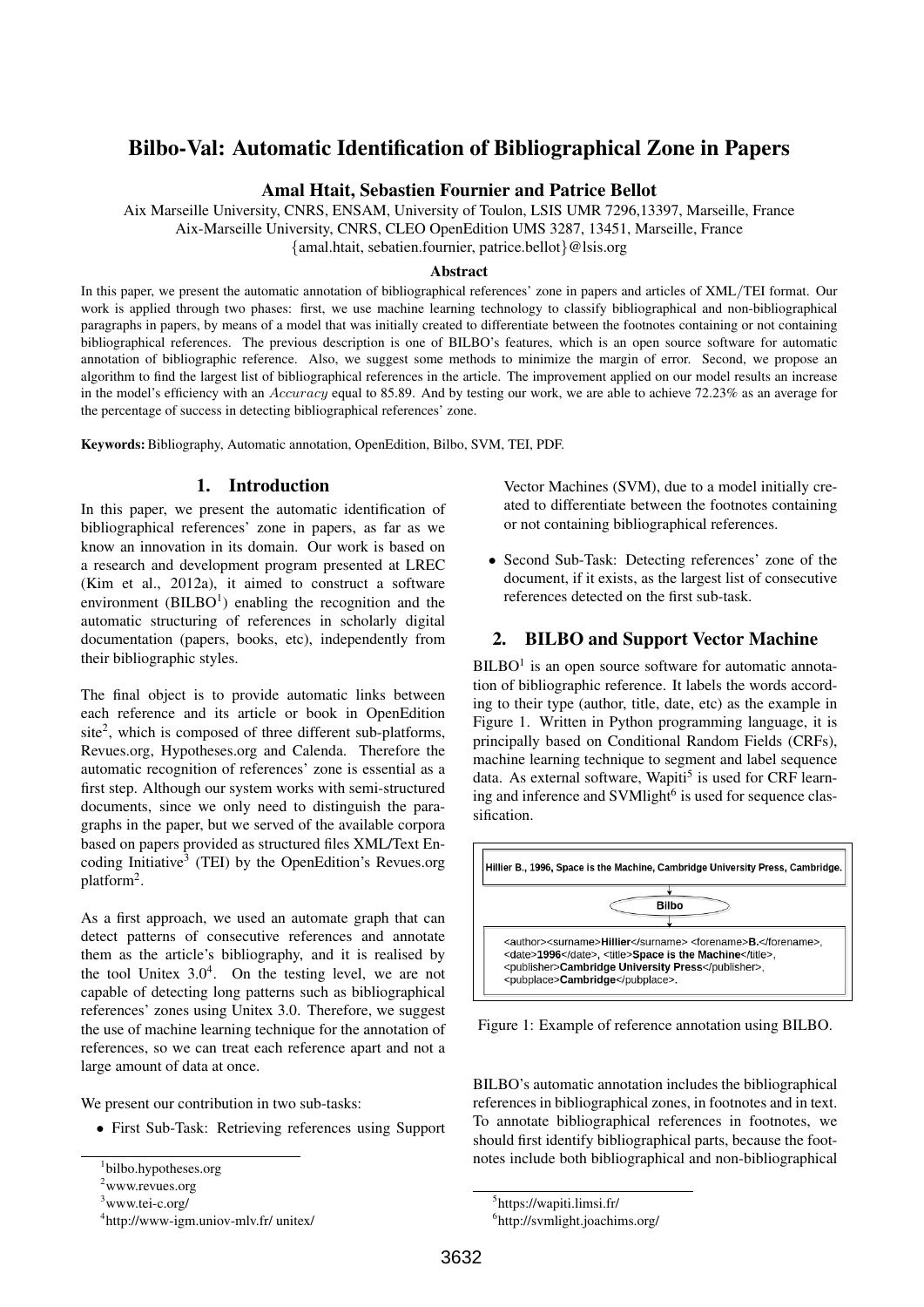information. We choose SVM for the classification between bibliographical and non-bibliographical information.

To build BILBO's SVM annotated corpora, we served of Revues.org articles references, in Figure 2 an example of these references (Kim et al., 2012b). That corpora contained 1147 annotated bibliographical footnotes references and 385 non-bibliographical footnotes that do not contain any reference.

1 Mathieu KALYNTSCHUK, Le développement agricole et ses acteurs. L'exemple du département du Doubs (19e-milieu 20<sup>e</sup> siècle), doctorat en histoire contemporaine sous la direction de Jean-Luc Mayaud, Université Lumière-Lyon 2, en cours. 2 À propos de l'histoire des anabaptistes-mennonites, un ouvrage majeur et essentiel : Jean SÉGUY, Les assemblées anabaptistes-mennonites de France,

Paris/La Have, École des hautes études en sciences sociales/Mouton, 1977, 904 p.

Figure 2: Example of Footnotes from Revues.org papers as references and texts.

For testing purposes (Kim et al., 2012b), 1532 footnote instances were randomly divided into learning and test sets  $(70\%$  and  $30\%$  respectively). It was tested for more than 20 different feature selection strategies. The best results, in Table 1, were achieved with the combination of the features, input words, punctuation marks and four different local features (posspage indicating page expressions such as 'p.', weblink, posseditor indicating editor expressions such as 'Ed.', and italic).

| $Accuracy \mid \text{Prec}_{+} \mid \text{Rec}_{-+} \mid \text{Prec}_{-} \mid \text{Rec}_{-}$ |                                   |  |  |
|-----------------------------------------------------------------------------------------------|-----------------------------------|--|--|
| 94.78%                                                                                        | $95.77\%$ 97.42\% 91.43\% 86.49\% |  |  |

Table 1: Previous results for identifying references in Footnotes (Kim et al., 2012b).

We should note that positive precision  $(Prec_{+})$  and positive recall (Rec<sub>-+</sub>) measure the performance of the system to annotate correctly footnotes which contain references. And that negative precision (Prec -) and negative recall (Rec -) measure the performance of the system to annotate correctly footnotes which do not contain any references.

BILBO SVM model was basically oriented to work with footnotes, applying the knowledge gained on texts anywhere in the body of the article will be considered as Transfer Learning (Pan and Yang, 2009) technique. Although the high performance of BILBO in the bibliographical footnote field annotation, the transfer learning technique might decrease its performance. Therefore, while applying our sub-tasks, we modify the models results to increase its performance concerning the current task of identifying bibliographical zone.

As previously mentioned, we divide the work into 2 subtasks. For the first sub-task, we propose a strategy of 3 steps, as in Figure 3:

• The first step, we apply a possible filtering on paragraphs. We consider the length of a reference between

20 and 500 characters, based on an observation of 100 bibliographical references,

- The second step, we use BILBO SVM model to identify references,
- The third step, since our target is to detect bibliographical references' zone which is a list of consecutive references, we consider a non-bibliographical paragraph preceded and followed by references is most probably a reference. And the opposite is also true.



Figure 3: Subtask 1: The steps to find references in text.

For the second sub-task, we search for the largest list of consecutive references. Figure 4 explains the algorithm used to detect the bibliographical references' zone. The file is treated by paragraphs. Each paragraph is classified as reference or not reference by BILBO's SVM's model. Then the list of classified paragraphs is analysed: the first reference found is marked as the start of the zone, and with every new reference found we increment the size of the zone and mark it as the end of the zone. But once a non-bibliographical reference is found, in case of first appearance we ignore it and consider it an error by the SVM's model, but in case of second appearance, we reset our zone's variables (start, end and size) to zero, in the purpose of triggering a new search for another larger references' zone. And at the end of the list, we return the positions of the largest bibliographical references' zone found.

### 3. Evaluation

#### 3.1. Testing of reference identification

For testing purposes, we built an annotated artificial document of 1411 paragraphs, of which 275 are bibliographical references and 1136 are not bibliographical references, extracted from 10 papers of the OpenEdition's Revues.org platform (5 French papers, 3 English papers, 1 Italian paper and 1 Spanish paper). An extract of the file is in Figure 5. The prediction of SVM's model, as shown in the first line of Table 2, results an Accuracy equals to 80.51, PrecisionPositive equals to 59.64, recall positive equals to 50,  $PrecisionNegative$  equals to 85.56,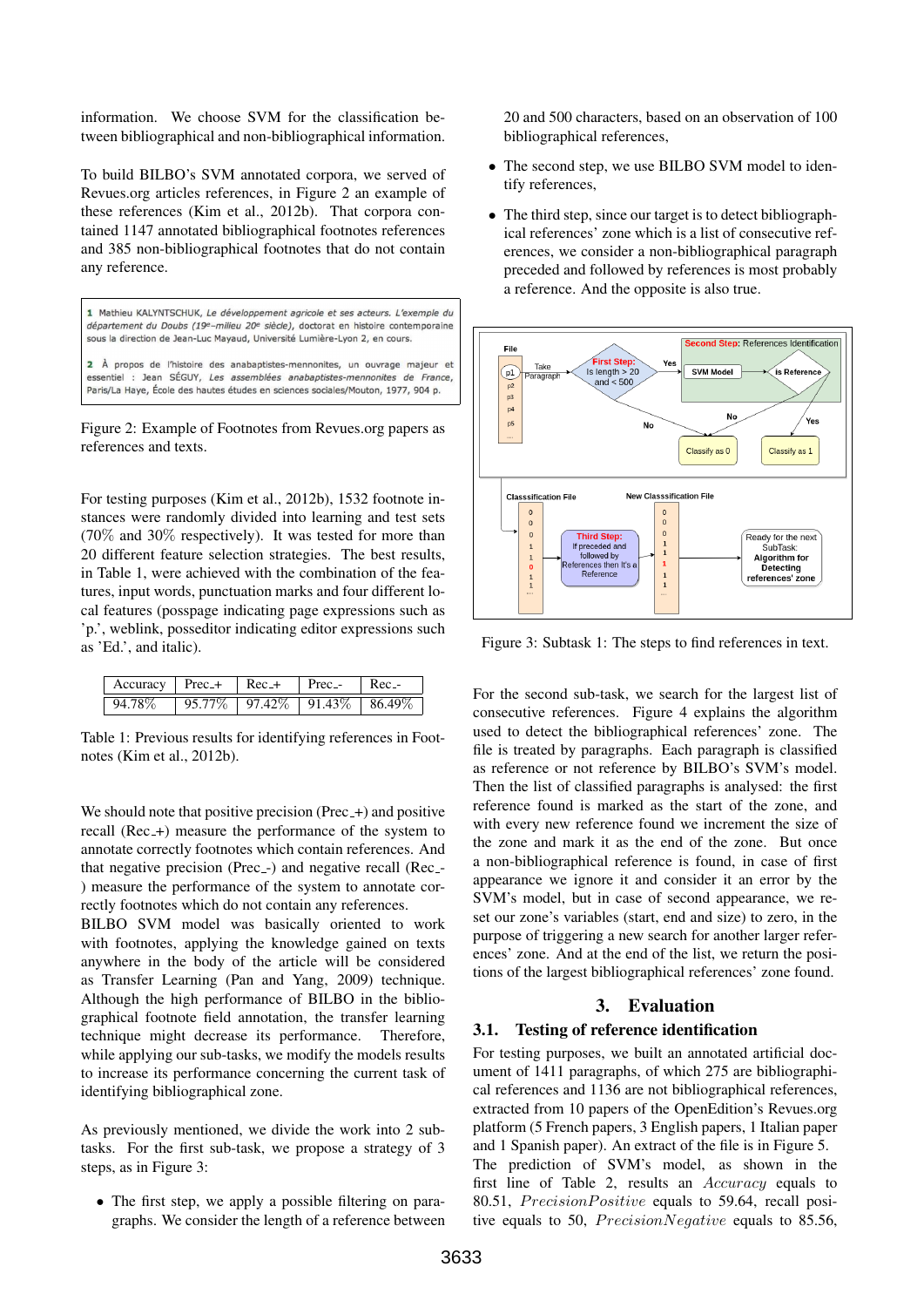

Figure 4: Subtask 2: Algorithm to detect the bibliographical references' zone.



Figure 5: Example of the testing set for reference identification.

RecallNegative equals to 89.75,  $f$ <sub>measure</sub> positive<sup>7</sup> (Sasaki, 2007) equals to 54.4 and  $f_{\text{}}$  measure negative equals to 87.6.

By adding step 1 from Figure 5, the results, as shown in the second line of table 2, reflect an improvement of 2.76 points in the Accuracy and 2.7 points in the  $f$ -measure positive. The most important improvement shown in our results is in the value of recall positive, and that can be be explained by the following: our method excludes the ambiguous non-bibliographical paragraphs from being mistaken for a bibliographical and by that we are increasing the number of the true positives (TP) in the Equation 2 of recall positive, where TP are examples correctly labeled as positives and false negatives (FN) refer to positive examples incorrectly labeled as negative (Davis and Goadrich, 2006).

$$
recall\_positive = \frac{TP}{TP + FN}
$$
 (1)

An example of similar mistakes is  $\degree\lt p > \textit{Figure}13 \text{ :} \lt$  $/p >$ ". First, during the conversion from PDF to XML and since the concept of paragraph is based on space between lines, the label of the image (here the example of "Figure 13") can be considered as a paragraph. Then, since this label contains: a word that starts with a capital letter, a number and a punctuation, this label may be detected as a part of a reference. This can be explained by the fact that scholarly papers used for learning include a lot of bibliographic references that are very short and incomplete.

And by adding step 3 from Figure 5, we can detect, as in the third line of table 2, an improvement on all the levels of measurement, since we seek for the consecutive bibliographical references, and that method serves greatly our purpose.

Using step 1 and step 3, as in fourth line of table 2, leads to an improvement of accuracy and  $f_{\text{}}$  measure positive and negative by almost 1 point, but a decrease in precision positive by 7 points. Although this decrease, we decided to use both methods due to their positive effect on accuracy and f\_measure.

#### 3.2. Testing of reference's zone identification

For testing both sub-tasks, the detection of references and the detection of references' zone, we used 20 papers in XML/TEI format from the journals of OpenEdition.org. An extract of the expected result file is in Figure 6, with an annotation of the references by the tag  $\langle bib \rangle$ , and of the references' zone by the tags  $\langle firstBibl \rangle$  to show the beginning of the zone, and  $\langle$  last  $Bibli$   $>$  to show the end of the zone.

| <p><hi rendition="#italic">Figure 14 : Cugnano : remains of a me<br/><p><hi <="" bibliography="" hi="" rendition="#bold"></hi></p></hi></p>                                                                                                                                                                                                                                                                              |
|--------------------------------------------------------------------------------------------------------------------------------------------------------------------------------------------------------------------------------------------------------------------------------------------------------------------------------------------------------------------------------------------------------------------------|
| <firstbibl> hi rendition="#bold"&gt;Belli, M., De Luca, D. and Gras<br/>Pannocchieschi. <hi rendition="#italic">In</hi> Fiorillo, R. and<br/>Archeologia Medievale, All'Insegna del Giglio, Firenze, 286<br/><btbl><ht rendition="#bold">Cascone, G. and Casini, A., 1997.Campiglia M.ma. <hi rendition="#italic">In </hi>Zanini, A. (dir.<br/>Toscana centro-occidentale. Pacini, Pisa, 21-23. </ht></btbl></firstbibl> |
| <bibl><hi rendition="#bold">Casin, A. and Zuccon, M. (dir.), 200<br/>nodo imprenditoriale e innovativo il patrimonio culturale e ambi</hi></bibl>                                                                                                                                                                                                                                                                        |
| sbibl> <hi rendition="#bold">Guideri, S., 1996.</hi> <hi rendition=""><br/>territorio a vocazione mineraria: le Colline Metallifere nella 1<br/>Pisa-Siena, Italie. </hi>                                                                                                                                                                                                                                                |
| <lastbibl>khi rendition="#bold"&gt;Insolera, I., 1990. <hi ren<br="">Giovanni Val d'Arno. </hi></lastbibl>                                                                                                                                                                                                                                                                                                               |

Figure 6: Extract of a result file after bibliographical zone detection.

The below numbers show the results of our test, grouped by the level of correct bibliographical zone detection:

- 2 articles with a correct detection of the bibliographical zone, where the beginning and the end of the bibliography in the articles were marked correctly.
- 17 articles with a partially correct detection, where we have a detection of a major part of the bibliography, but not the complete zone is detected. An example is in Figure 7, the annotation skipped the first reference since our SVM's model considered it not a bibliographical reference paragraph.
- 1 article with wrong detection of bibliographical zone. An isolated reference in the middle of the article was

<sup>&</sup>lt;sup>7</sup>The  $f$ <sub>measure</sub> used is the harmonic mean of precision and recall.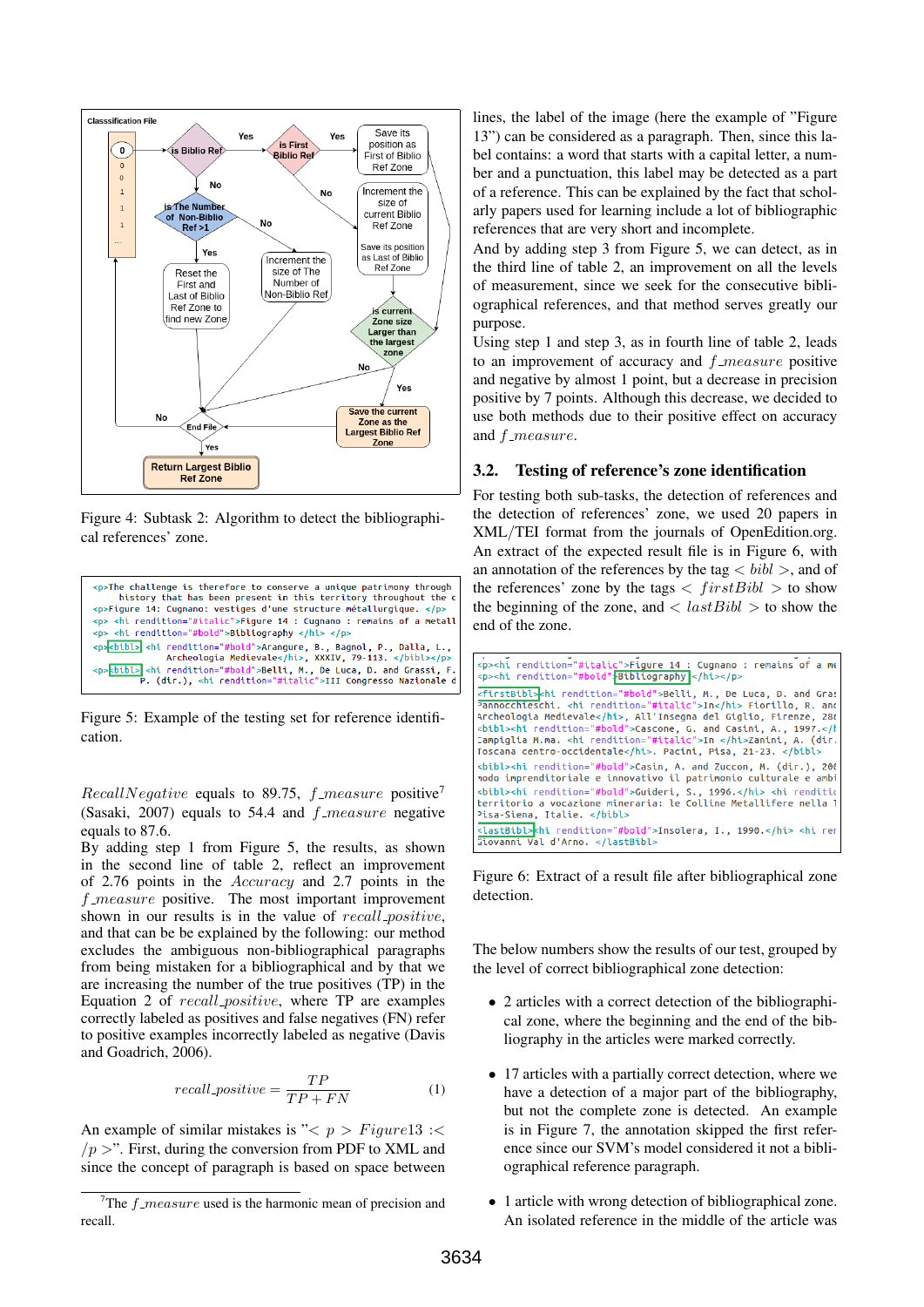|                                    | Accuracy | Precision $+$ | Recall_+ | $f$ mesure $+$ | Precision - | Recall - | f mesure - |
|------------------------------------|----------|---------------|----------|----------------|-------------|----------|------------|
| Initial (Step 2 alone)             | 80.51\%  | 59.64\%       | 50%      | 54.4%          | 85.56\%     | 89.75%   | 87.6%      |
| Applying Step1 (with Step 2)       | 83.27\%  | 57.1\%        | 57.1\%   | 57.1\%         | 89.61\%     | 89.61\%  | 89.61\%    |
| Applying Step3 (with Step 2)       | 84.47\%  | 63.27\%       | 59.59%   | 61.37\%        | 89.6%       | 90.97\%  | $90.28\%$  |
| Applying Step1 and 3 (with Step 2) | 85.89%   | 60.73%        | 64.73%   | 62.67\%        | 91.98%      | 90.62%   | 91.29%     |

Table 2: Results of references' detection steps.

annotated as bibliographical zone, as shown in Figure 8. That's a result of not detecting any other reference in the bibliography of the article by the SVM's model.



Figure 7: Extract of a partially correct zone detection.



Figure 8: Extract of a wrong zone detection.

In Table 3, based on the previous results, we are able to calculate the percentage of success in the detection of references' zone, Equation 2. For example, in the second line of the Table 3, paper 2 have a bibliographical zone formed of 8 references, 7 are detected as references' zone and 1 is not considered in the zone. That would result a percentage of success equals to 87.5%. As an average for the set of 20 papers tested, we achieved 72.23%.

$$
Percentage\_of\_Success = \frac{Nb\_of\_Detected\_References}{Nb\_of\_Total\_References}
$$
\n(2)

We notice that with 15 out of 20 papers we achieve a percentage of success higher than 70%, and for the rest of the papers the SVM had some limitation with the detection of references.

#### 4. Conclusion

To automatically annotate bibliographical references' zones, we first serve of a BILBO SVM model, created to differentiate between bibliographical references and non-bibliographical references in footnotes, to identify bibliographical references in the text of the papers body. To improve the system performance, we take into consideration that the bibliographical references in papers have an average number of characters that we can limit into an interval of maximum and minimum. Additionally, we consider that bibliographical zones contain consecutive references, and therefore any non-bibliographical reference detected while surrounded by bibliographical reference is considered a bibliographical reference. We achieve a f measure equals to 62.67%. Then, as a second step, we search for the largest list of bibliographical references, and with a test on 20 papers, we achieve an average for the percentage of success equals to 72.23%.

As a future goal, we aim to detect bibliographical reference zones in PDF files and not only in structured files (XML/TEI) or semi-structured files. Since our work will be introduced as a new feature for the open source software BILBO, using directly PDF files as an input would be practical by saving time and work on converting files, not to mention the coast of tools that convert files from PDF to XML/TEI. We can also use machine learning technique like Conditional Random Fields (CRFs) for labeling references' zones after the detection of references by the SVM's model. Due to CRF, we can reduce the SVM's model errors.

This work is available as open source with BILBO on github.com<sup>8</sup> .

#### 5. Bibliographical References

- Benkoussas, C., Hamdan, H., Bellot, P., Béchet, F., and Faath, E. (2014). A Collection of Scholarly Book Reviews from the Platforms of electronic sources in Humanities and Social Sciences OpenEdition.org. *Proceedings of the Ninth International Conference on Language Resources and Evaluation (LREC'14)*, pages 4172– 4177.
- Davis, J. and Goadrich, M. (2006). The Relationship Between Precision-Recall and {ROC} Curves. *International Conference on Machine Learning (ICML)*.
- Kim, Y.-M., Bellot, P., Faath, E., and Dacos, M. (2012a). Annotated Bibliographical Reference Corpora in Digital Humanities. *Proceedings of the Eighth International Conference on Language Resources and Evaluation (LREC-2012)*, pages 494–501.
- Kim, Y.-M., Bellot, P., Tavernier, J., Faath, E., and Dacos, M. (2012b). Evaluation of BILBO reference parsing in

<sup>8</sup> https://github.com/OpenEdition/bilbo